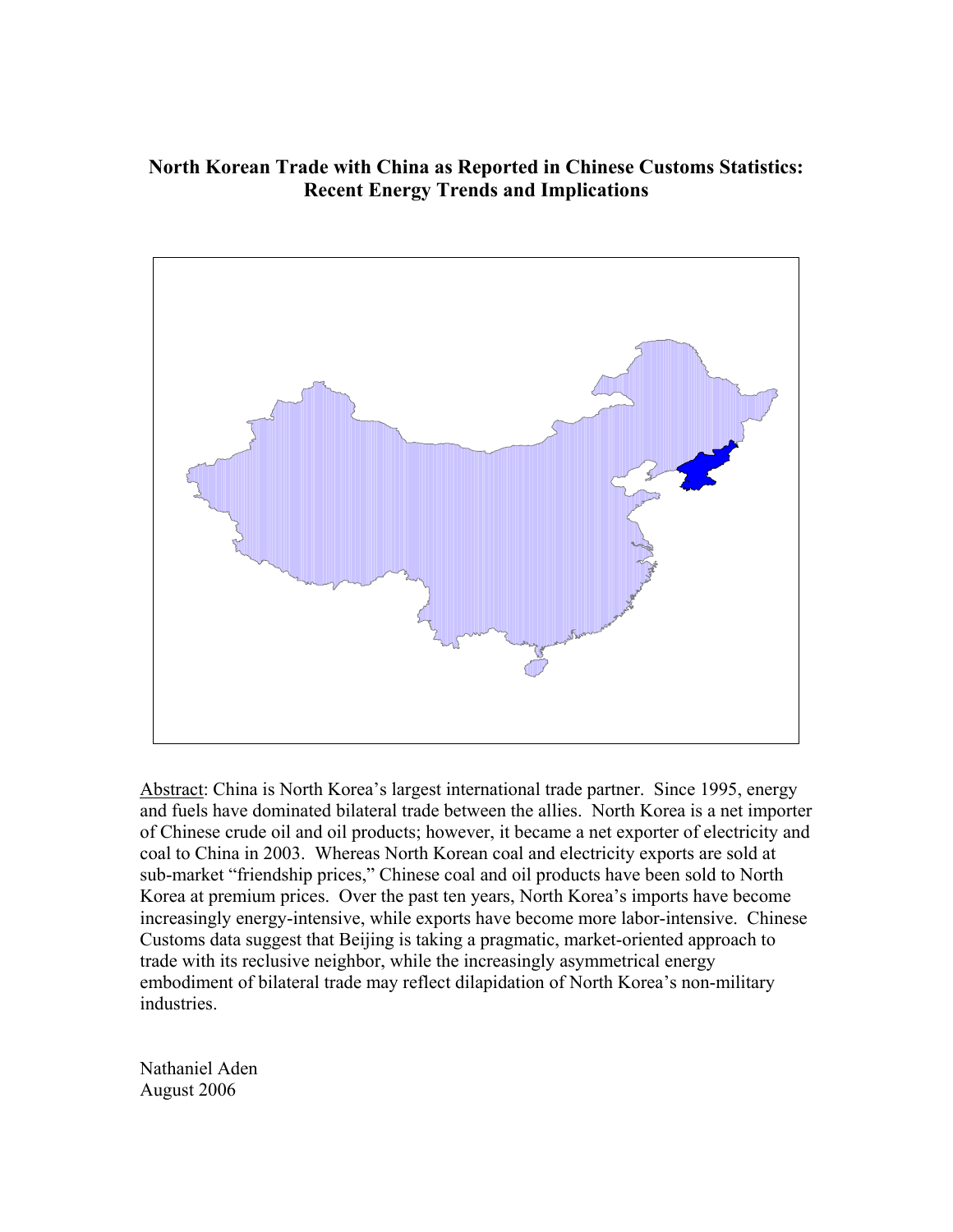# **North Korean Trade with China as Reported in Chinese Customs Statistics: Recent Energy Trends and Implications**

## **1. Introduction**

 $\overline{a}$ 

The People's Republic of China (PRC) currently ranks as the largest international trade partner of the Democratic People's Republic of Korea (DPRK). In 2005, bilateral trade with the PRC accounted for  $39\%$  of total North Korean international trade by value.<sup>1</sup> Insofar as they provide "mirror statistics," bilateral trade data offer a glimpse into the changing PRC-DPRK relationship, as well as the internal dynamics of North Korea's economy and energy system. In the absence of published, reliable North Korean data on the domestic energy system, economy, and foreign policy, Chinese bilateral trade data are an accessible, internally-consistent source of information.

## **2. Data Sources for DPRK Trade**

North Korean trade data are compiled by partner-country Customs Bureaus, the United Nations (UN), and the International Monetary Fund (IMF). As North Korea's largest trading partners, China and the Republic of Korea (ROK) customs data provide the most extensive source of "mirror statistics." Chinese data are compiled and published by the China Customs Bureau and South Korean data are controlled by the Korean Trade-Investment Agency (KOTRA). Each dataset presents a different picture of DPRK trade due to the variety of sources and methodologies. In order to explore the PRC-DPRK relationship and its implications, this report analyzes Chinese Customs statistics.

Chinese Customs data describe the value and quantity of bilateral trade with the DPRK as classified by the World Customs Organization's Harmonized System (HS) codes system. These data were accessed through the World Trade Atlas. All price and value data are presented in nominal US dollars according to monthly exchange rates of the Federal Reserve Bank of New York, and adjusted for presumed CIF charges.<sup>2</sup> Quantity data are presented in metric tons, megawatt-hours (MWh), or discrete units (e.g., number of cars, bicycles, etc.), as noted. Unless otherwise noted, data in the text and figures of this report are sourced from the China Customs Bureau.

There are limitations for using China Customs data to understand the bilateral relationship, much less the dynamics of North Korea's energy system and economy. Incomplete coverage and potential reporting bias are the two basic limitations of China Customs data. By virtue of their focus on merchandise trade, customs data do not include aid shipments, official development assistance (ODA), direct government transfers, foreign direct investment, services, remittances, barter trade, smuggling, illicit trade, and trade in military equipment. Explosives trade is covered in Chinese Customs data; however, this category clearly does not refer to military equipment as exports are nil and

<sup>&</sup>lt;sup>1</sup> Aggregate North Korean trade data are published in Li (2006); comparison with Nanto (2005) indicates that these data may not include trade with South Korea (ROK).

<sup>&</sup>lt;sup>2</sup> Monthly exchange rates of the Federal Reserve Bank of New York are available at http://www.federalreserve.gov/releases/g5/current/.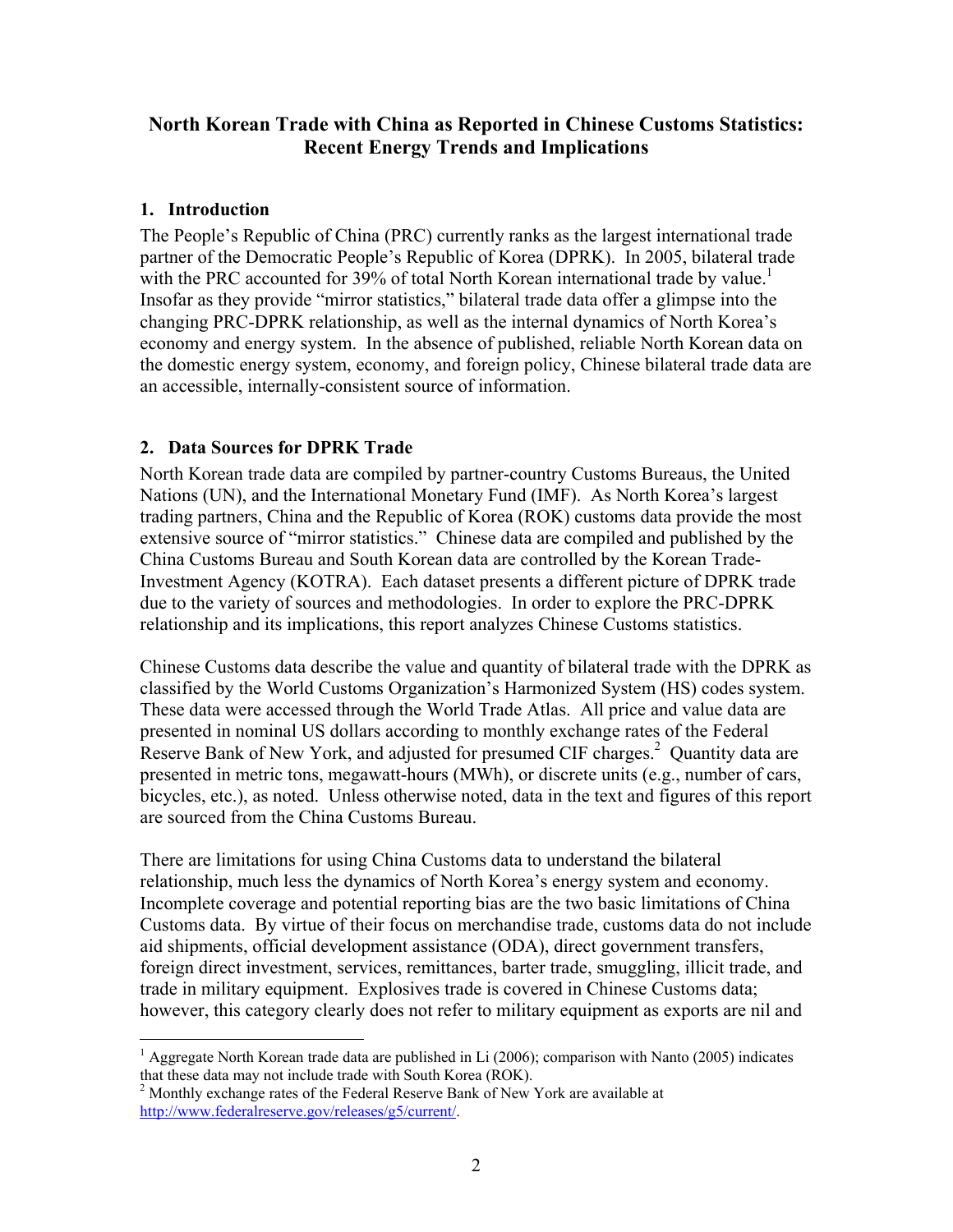imports only amounted to \$24,000 in 2005. Nonetheless, the patterns in the available trade data tell an interesting story about the bilateral relationship and some characteristics of North Korea's energy system and economy.

## **3. The DPRK's Trade with China: Fuels and Energy Commodities**

After diminishing in the late 1990's, the annual value of DPRK-PRC bilateral trade has grown from a ten-year low of \$370 million current dollars in 1999 to a high of \$1.6 billion dollars in 2005. Between 1995 and 2005 North Korean imports of Chinese merchandise more than doubled, from \$490 million in 1995 to \$1.1 billion in 2005; over the same period, the nominal value of DPRK exports to China increased more than ninefold, from \$64 million in 1995 to \$582 million in 2004. Figure 1 illustrates the value of DPRK bilateral trade with China. The dominance of the red area shows North Korea's ongoing trade deficit with China, which grew from \$422 million in 1995 to a ten-year high of \$588 million in 2005.



**Figure 1: Annual Nominal Value of Bilateral DPRK-PRC Aggregate Trade (1995-2005)** 

Energy has played a central and sustained role in reported commercial trade between China and North Korea. As highlighted by the red area of Figure 2, North Korea has been a consistent net importer of energy and fuels from China.<sup>3</sup> However, energy and fuels' share of DPRK imports diminished from 43% of total value in 1995 to 26% in 2005, as imports diversified to include more energy infrastructure (thin yellow area in Figure 2), energy intensive goods (blue area), food (green area), and other merchandise

 $\overline{a}$ <sup>3</sup> In Figure 2 *energy and fuels* is comprised of mineral fuels, oils, waxes, and bituminous substances (HS category 27).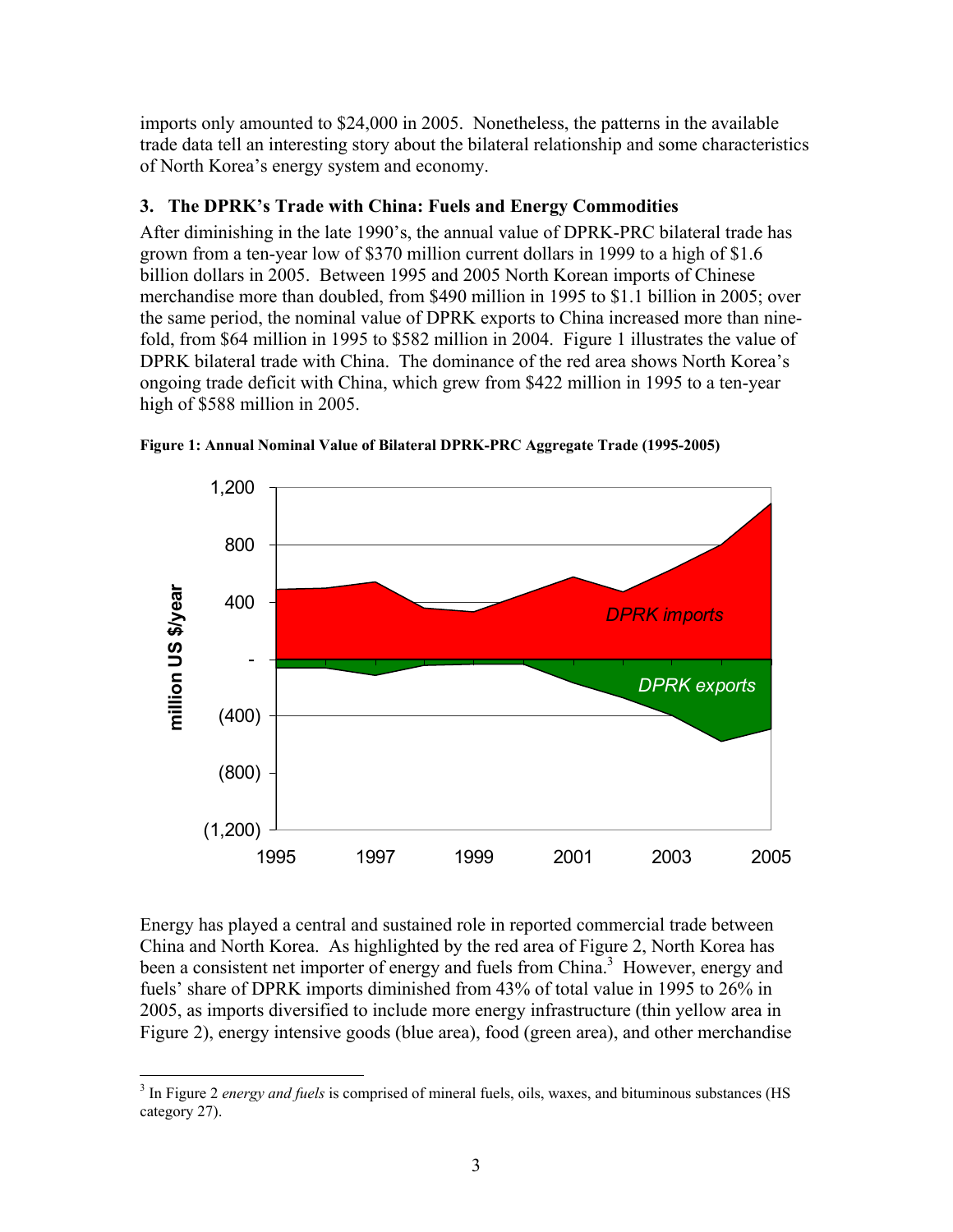(grey area). Among North Korean exports to China, the value of energy and fuels exports has grown from less than 3% in 1995 to 23% in 2005.



**Figure 2: Composition of Total Annual DPRK-PRC Trade by Value (1995-2005)4**

While Figure 2 illustrates the importance of energy trade over the past ten years, Table 1 provides a snapshot of the role of energy in bilateral trade in 2005. Fuel was the most important component of bilateral trade: among DPRK imports from and exports to the PRC, machine energy and fuels trade is followed by human fuels—meat and seafood, respectively. Within the top-ten commodities, North Korean trade is skewed toward energy-intensive imports and labor-intensive exports. Five of North Korea's top-ten imports have a high embodiment of energy (machinery, electrical machinery, iron and steel, vehicles, and iron and steel products are all energy-intensive goods), while six of the top-ten DPRK exports are highly labor-intensive: fish and seafood, woven apparel, wood, grain, seed and fruit, knit apparel, and edible fruit and nuts. Beyond North Korea's net fuels imports by value, energy embodiment patterns in Table 1 illustrate the overall energy flow from China to the DPRK in 2005.

 $\overline{a}$ 

<sup>&</sup>lt;sup>4</sup> The five categories in Figure 2 encompass all reported DPRK-PRC trade. *Energy infrastructure* is comprised of iron & steel products, railway materials, and ships & boats; *energy-intensive/related goods* include machinery, electrical machinery, iron & steel, vehicles (not railway), fertilizers, paper & paper products, aluminum, glass, stone products & cement, and aircrafts & spacecrafts; *food* includes meat, cereals, milling, malt, and starch products, fats & oils, grains, beverages, vegetables, salt, prepared meats & fish, fish and seafood, food waste  $\&$  animal feed, edible fruit  $\&$  nuts, sugar, miscellaneous foods, preserved food, spices, coffee, tea, cocoa, dairy, eggs, honey, live animals, and other vegetables; and *other* is a residual aggregation of the remaining 64 HS 2-digit level categories, largely composed of labor-intensive products such as footwear or tobacco.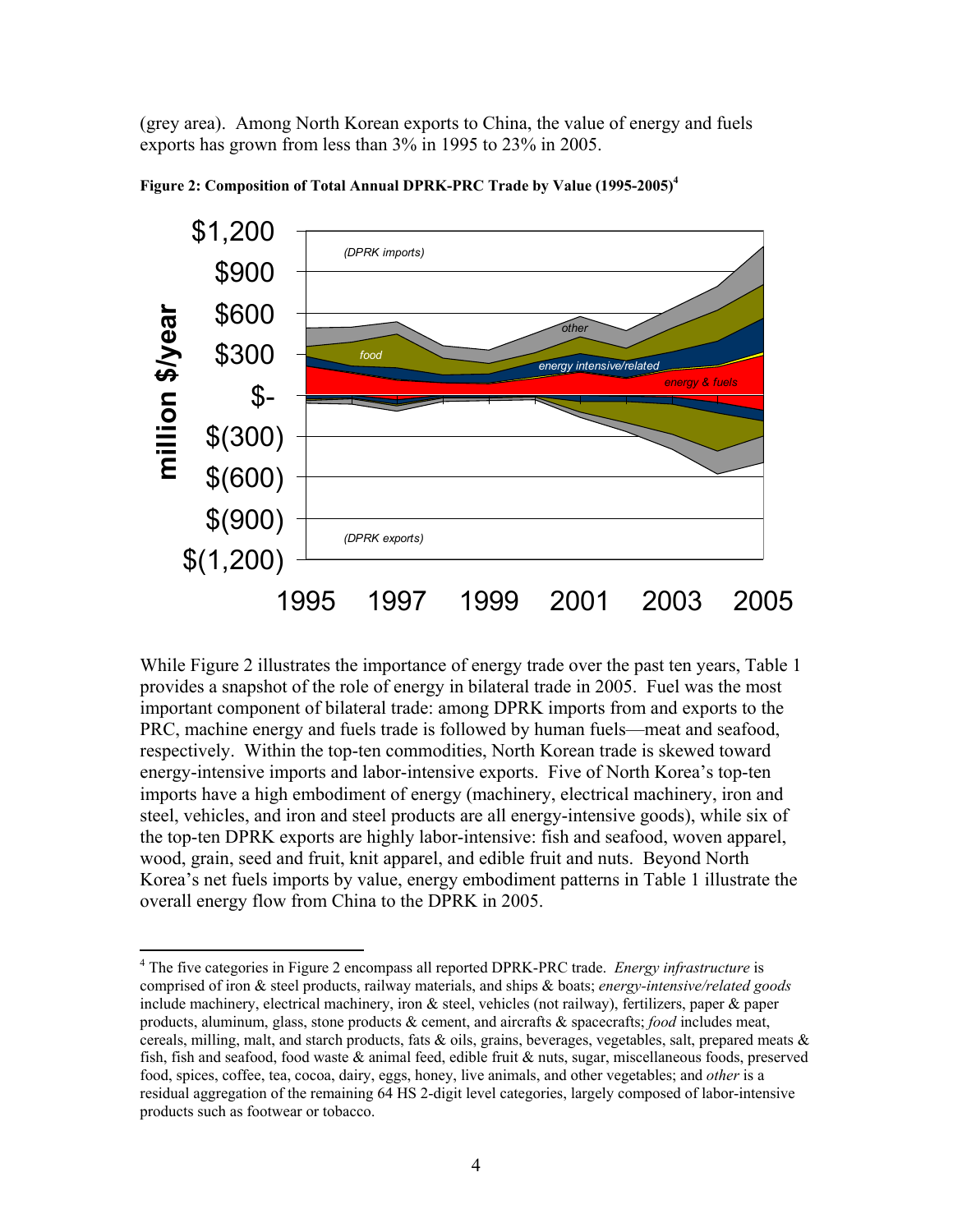|    | <b>DPRK Import</b>          | <b>DPRK Export</b> |       |                              |              |     |
|----|-----------------------------|--------------------|-------|------------------------------|--------------|-----|
|    |                             | Value              |       |                              | Value        |     |
|    | <b>Commodity</b>            | (million \$)       |       | Commodity                    | (million \$) |     |
|    | Energy and Fuels            | \$                 | 286   | Energy & Fuels               | S            | 112 |
| 2  | Meat                        | \$                 | 104   | Fish and Seafood             |              | 92  |
| 3  | Machinery                   |                    | 77    | Ores, Slag, Ash              |              | 92  |
| 4  | <b>Electrical Machinery</b> |                    | 57    | Iron and Steel               |              | 72  |
| 5  | <b>Plastics</b>             |                    | 52    | Woven Apparel                |              | 58  |
| 6  | Cereals                     |                    | 50    | Wood                         | \$           | 15  |
|    | Iron and Steel              | S                  | 35    | Zinc & Articles Thereof      |              | 11  |
| 8  | Manmade Filament, Fabric    | \$                 | 29    | Misc. Grain, Seed, Fruit     |              |     |
| 9  | Vehicles, Not Railway       | \$                 | 28    | Knit Apparel                 |              | 5   |
| 10 | <b>Iron/Steel Products</b>  |                    | 25    | <b>Edible Fruit and Nuts</b> | \$           | 5   |
|    | Total imports               | \$                 | 1,085 | Total exports                | \$           | 497 |

**Table 1: Top-Ten DPRK Imports from and Exports to the PRC by Value (2005)<sup>5</sup>**

Energy and fuels dominate DPRK-PRC trade, and North Korea is clearly a net importer in value terms. However, disaggregated energy and fuels trade data by *quantity* reveal an overall decline of imports and rapid growth of energy exports, which in North Korea's case have recently been composed entirely of coal. Figure 3 and Figure 4 illustrate the annual quantity of North Korea's energy and fuels imports from and exports to China, respectively.





Note: Figure 3 does not include electricity imports.

Between 1995 and 2005, the volume of coal, coke, and crude oil imports from China diminished by 70%. Oil product imports doubled in quantity, though the starting volume was too small to offset the overarching trend of declining energy and fuels imports. The decline of energy import volumes in the face of increasing overall imports and trade may

<sup>&</sup>lt;sup>5</sup><br>The categories in Table 1 correspond to two-digit HS commodity classifications.

<sup>&</sup>lt;sup>6</sup> Figure 3 through 6 cover trade in coal, coke, crude oil, and oil products. Smaller energy and fuels categories are not displayed, namely: mineral tars, petroleum jellies, petroleum coke, pitch, and bitumen products.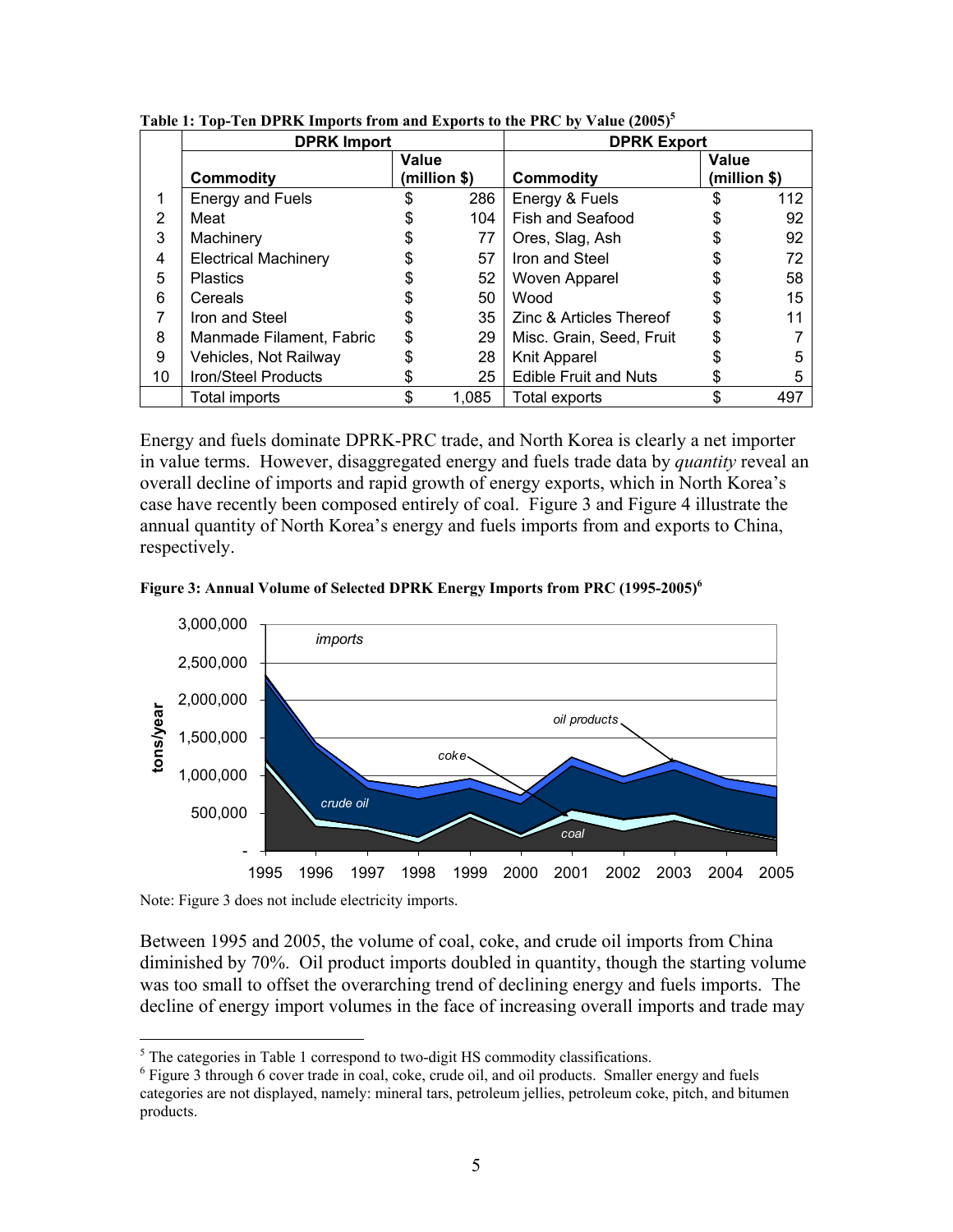reflect demand sensitivity to increased international market prices and/or North Korea's lack of hard currency with which to purchase imported energy and fuels.



**Figure 4: Annual Volume of Selected DPRK Energy Exports to PRC (1995-2005)** 

Note: Figure 4 does not include electricity exports.

Besides a brief peak of 240,000 tons of oil product in 1997, North Korea's energy and fuels exports were negligible until 2001, when coal exports began to grow rapidly. Figure 4 illustrates the quantity of North Korean energy and fuel exports, and particularly the rapid expansion to 2.8 million tons of coal exports in 2005. Energy content and value vary among fuels; however, it is noteworthy that North Korea became a net exporter by volume in 2004.

**Figure 5: Annual Value of Selected DPRK Energy Imports from PRC (1995-2005)** 



Whereas Figure 3 showed North Korea's declining energy and fuels imports by volume, Figure 5 illustrates the DPRK's increased expenditure on imports. The juxtaposition of Figure 3 and Figure 5 shows that the DPRK has spent an increasing amount of money on diminishing quantities of energy imports, particularly Chinese crude oil. Moreover, Figure 6 data on the value of North Korean energy exports show that coal prices have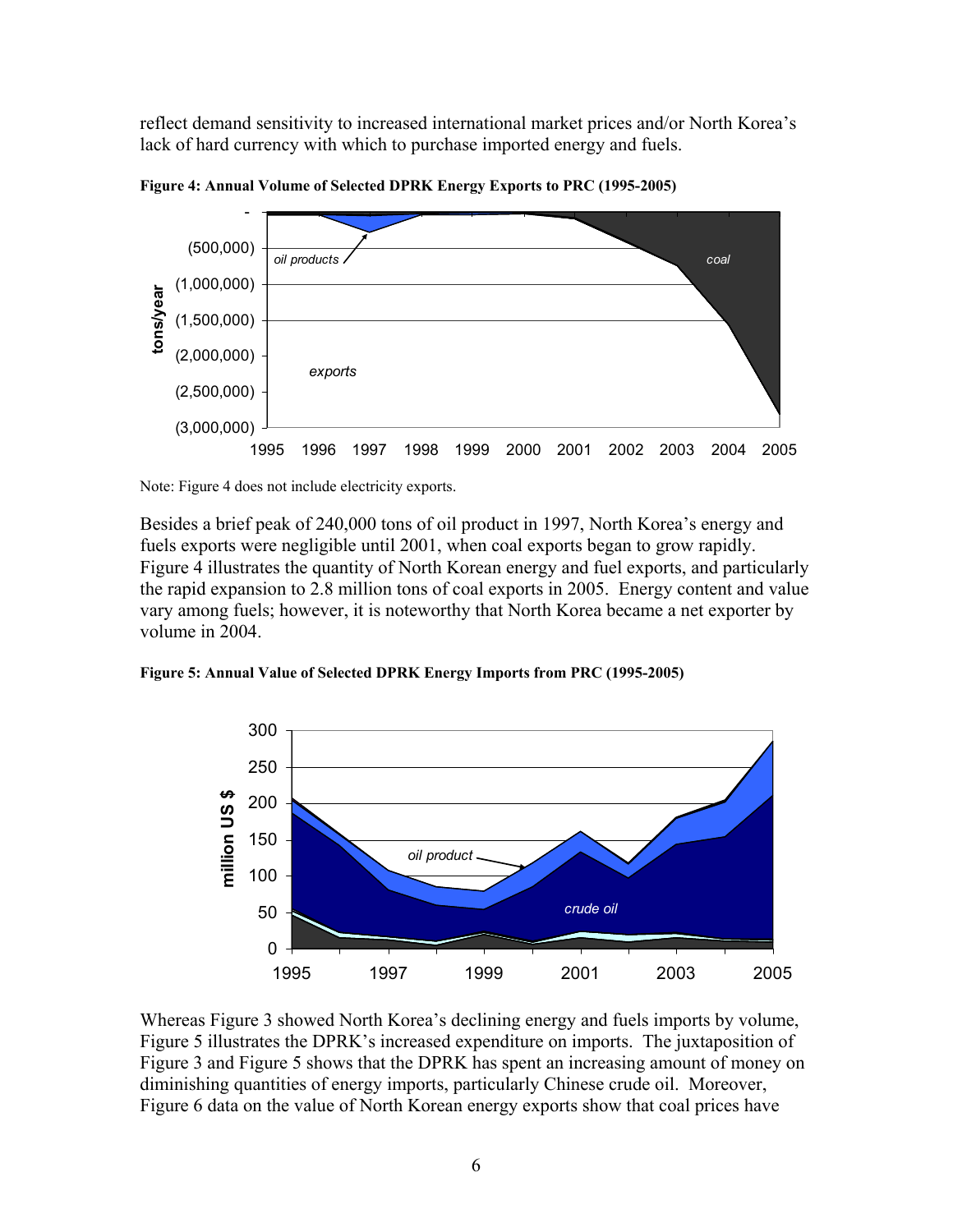remained low in the face of increasing crude prices. Price differences among fuels have maintained North Korea's energy and fuels trade deficit with China in spite of rapidly rising coal exports.



**Figure 6: Annual Value of Selected DPRK Energy Exports to PRC (1995-2005)** 

### *3.1 Major Petroleum Products Trade*

Between 1995 and 2005, DPRK expenditures on imported Chinese crude oil increased 67% while the volume of crude imports diminished by almost 50%. The quantity of oil product imports doubled over the same period, with annual expenditure increasing by more than 370%. Figure 7 shows the monthly value of DPRK-PRC crude and oil product trade. Aside from a brief flurry of product exports between October and December, 1997, North Korean oil exports have been negligible. On the imports side, product imports have grown more sustained, while crude import volumes declined and became erratic after the end of 1997. North Korean crude imports became more sustained in 2005, though the annual volume remained about half the 1995 level.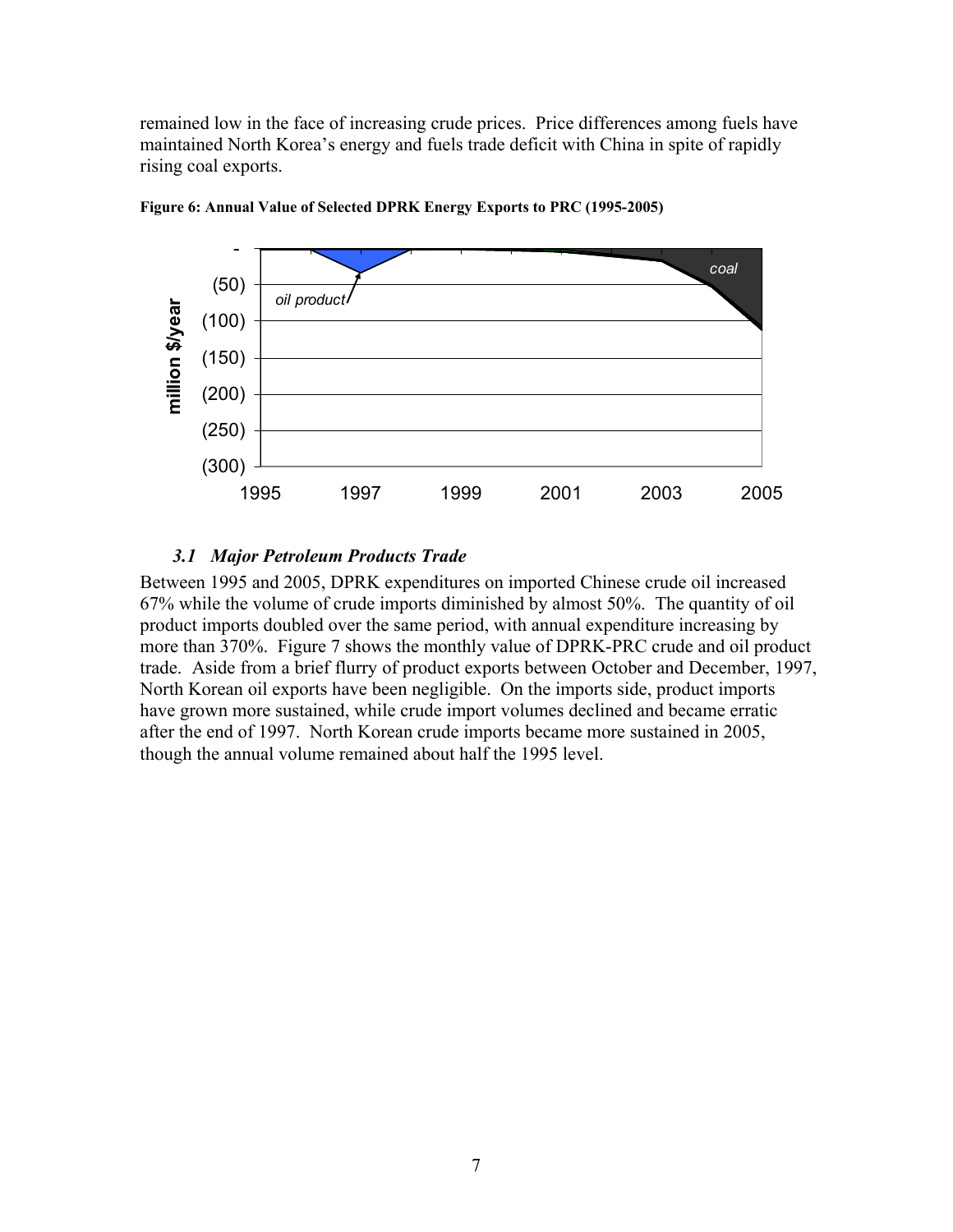

**Figure 7: Monthly Volume of DPRK-PRC Crude & Oil Product Trade (January 1995- June 2006)** 

Note: categories of monthly trade volume data are displayed overlapping from the x axis, not cumulatively.

It is clear from Figure 7 that North Korea does not have surplus, if any, domestic crude oil production. Given the low volume of oil product imports and the brief flurry of product exports, it is clear that the DPRK has significant, ongoing refining capabilities. The absence of major domestic petroleum resources and the decline of import volumes also indicate a lack of development within North Korea's road transport sector.

### *3.2 Minor Energy Products*

Outside of crude and oil products, customs data also cover minor petroleum products, as listed in Table 2.

| <b>DPRK Imports</b>                   |             | <b>DPRK Exports</b> |                        |             |                   |  |
|---------------------------------------|-------------|---------------------|------------------------|-------------|-------------------|--|
| <b>Commodity</b>                      |             | <b>2005 value</b>   | <b>Commodity</b>       |             | <b>2005 value</b> |  |
|                                       |             |                     | PETROLEUM, OTHER       |             |                   |  |
| <b>COKE; RETORT CARBON</b>            | \$2,572,495 |                     | <b>GASES</b>           | \$1,500,439 |                   |  |
| PITCH, COKE FM MN TARS<br>\$1,076,962 |             | <b>MINERAL TARS</b> | \$                     | 55.249      |                   |  |
| <b>PETROLEUM</b>                      |             |                     |                        |             |                   |  |
| COKE, RESIDU                          | \$          | 682,618             | LIGNITE, EXCLUDING JET | \$          | 336               |  |
| PETROLEUM, OTHER                      |             |                     |                        |             |                   |  |
| <b>GASES</b>                          | \$          | 358,068             | OILS FRO COAL TAR;S A  | \$          |                   |  |
| <b>PETROLEUM</b>                      |             |                     |                        |             |                   |  |
| JELLY; WAXES                          | \$          | 82,297              | PITCH, COKE FM MN TARS | \$          |                   |  |
| OILS FRO COAL TAR;S A                 | \$          | 5,880               | PETROLEUM COKE, RESIDU | \$          |                   |  |
| <b>PEAT</b>                           | \$          | 3,180               |                        |             |                   |  |
| <b>BITUMEN, TAR RELATED</b>           | \$          | 345                 |                        |             |                   |  |

**Table 2: Value of Minor Energy Products Trade with China in 2005 (nominal 2005 dollars)**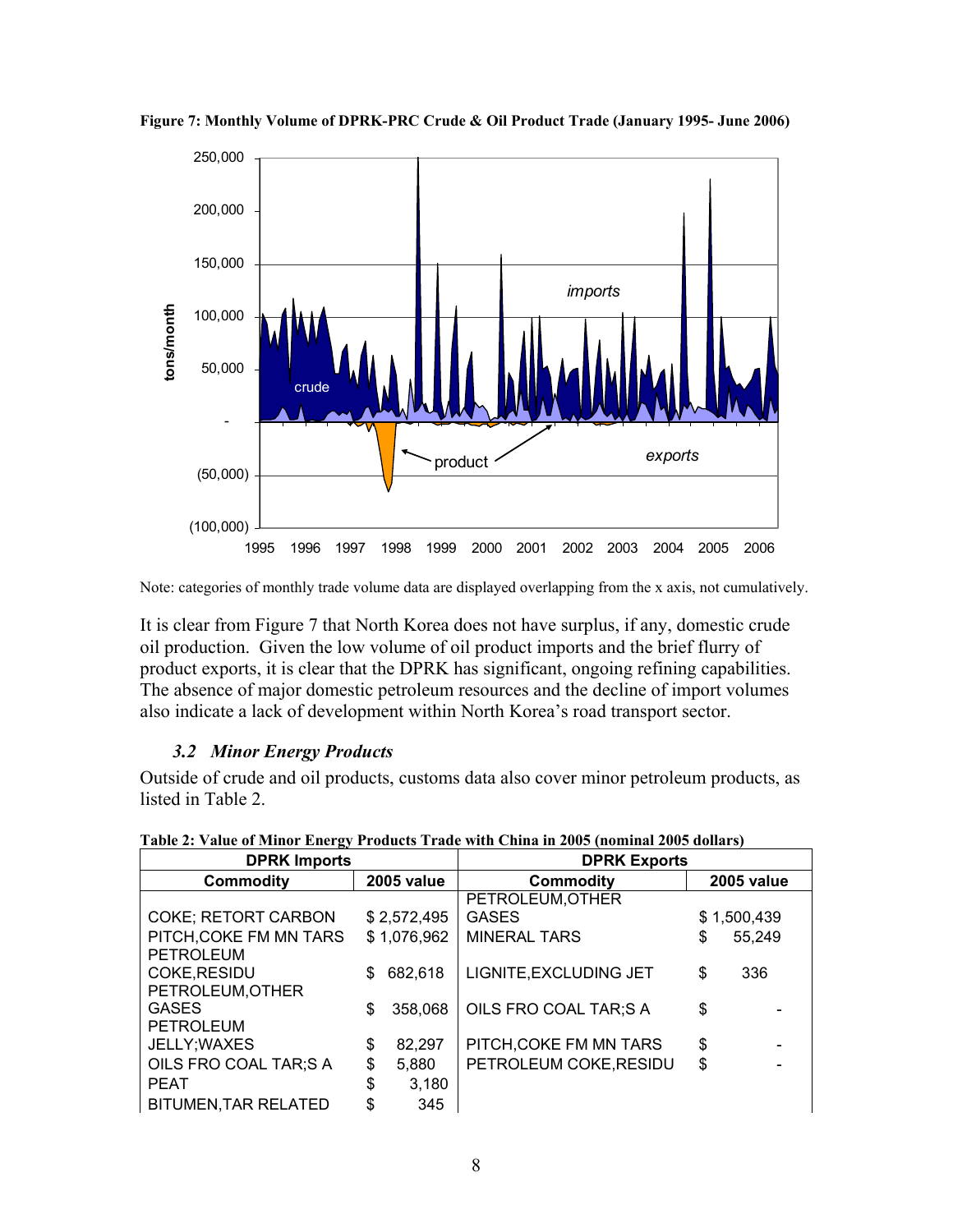According to customs data, North Korea also imports lignite, coal gas, mineral tars, and bitumen, asphalt, and tar sand from the PRC, though it did not in 2005. Figure 8 illustrates the monthly volume of bilateral trade for most-traded minor energy products; trade for other minor energy products is negligible or sporadic.



**Figure 8: Monthly Volume of DPRK-PRC Minor Energy Products Trade (January 1995-June 2006)** 

North Korea's most commonly exported minor energy products are petroleum gases and other gases (orange area of Figure 8), and mineral tars (small blue area of Figure 8). DPRK imports of minor energy products were largely comprised of mineral pitch and coke, petroleum coke and residue, and petroleum jellies and waxes.

### *3.3 Trade in Coal and Other Solid Fuels*

Between 1985 and 2002, DPRK domestic coal production declined from 37.5 million tons to 21.9 million tons (Li, 2006). Nonetheless, North Korea increased its export quantity to 2% of total domestic production in 2002. Figure 9 illustrates the gradual decline of North Korean coal imports and the rapid growth of coal exports, as well the increase of import and export prices.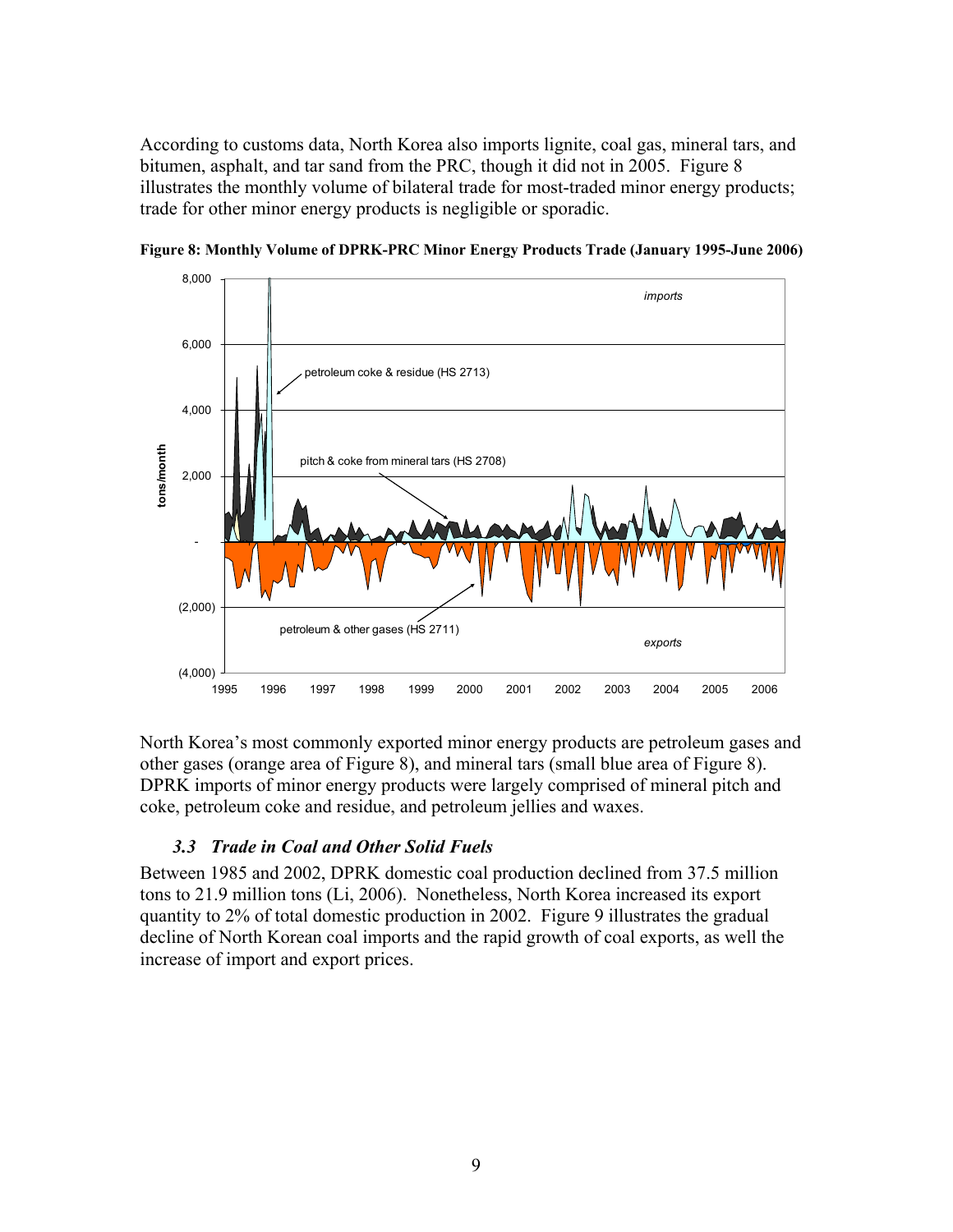

**Figure 9: Monthly Volume and Average Monthly Prices of DPRK Coal Trade with PRC (January 1995- June 2006)** 

The past ten years of PRC-DPRK coal trade are bisected into two periods by China's accession to the World Trade Organization (WTO) in December 2001 (represented by the dotted line in Figure 9). Prior to China's WTO accession, the DPRK was a net coal importer, with the price of its limited exports remaining fairly fixed around \$12/ton during the mid-1990's. Areas on the chart in which prices drop to zero do not indicate free coal transfers; rather, they illustrate cessations of trade. After China's WTO accession, DPRK export prices for coal began to rise, though not as quickly as export volumes. North Korea became a net coal exporter in 2002; by 2005, the DPRK exported 19 times more coal than it imported.

### *3.4 Electricity Trade*

Bilateral electricity trade did not commence until the end of 2000, when North Korea began sporadic exports. Besides a brief flurry of imports between autumn 2002 and spring 2004, DPRK exports of electricity have been negligible. Starting in May 2005, North Korea has been an uninterrupted monthly electricity exporter.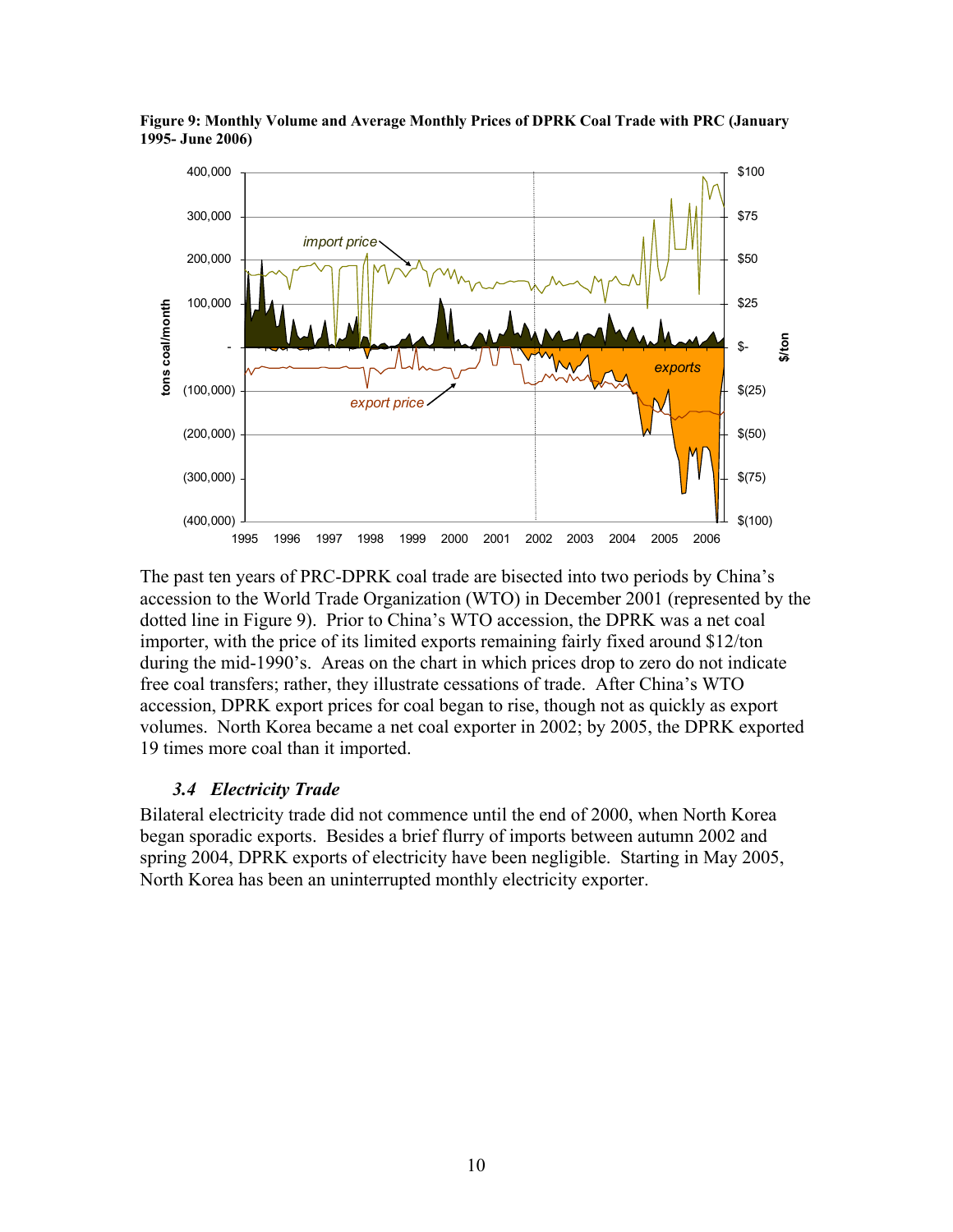

**Figure 10: Monthly Volume of DPRK-PRC Electricity Trade (January 2000 - June 2006)** 

The periodic peaking of monthly DPRK electricity exports around December suggests that hydropower may account for much of North Korea's surplus electric power. In the same vein, increasingly sustained exports since 2005 indicate the possible completion of additional hydropower capacity. Chinese Customs data do not indicate the origin of electricity exports; however, increasingly sustained surpluses are likely to be related to the completion of Sino-North Korean hydro-electric joint venture projects.

### *3.5 Energy Pricing and Key Implications of Energy Trade Data*

Beyond the value and volume of bilateral trade flows, energy prices reveal the increasingly pragmatic, market-oriented character of China's economic relationship with North Korea. Price changes over time and comparison of bilateral prices with overall Chinese import and export prices for the same commodity reveal an asymmetrical relationship. Figure 11 shows the average monthly price per ton for Chinese imports of coal from all countries including North Korea (red line), and the average monthly price for DPRK coal exports to the PRC (blue line).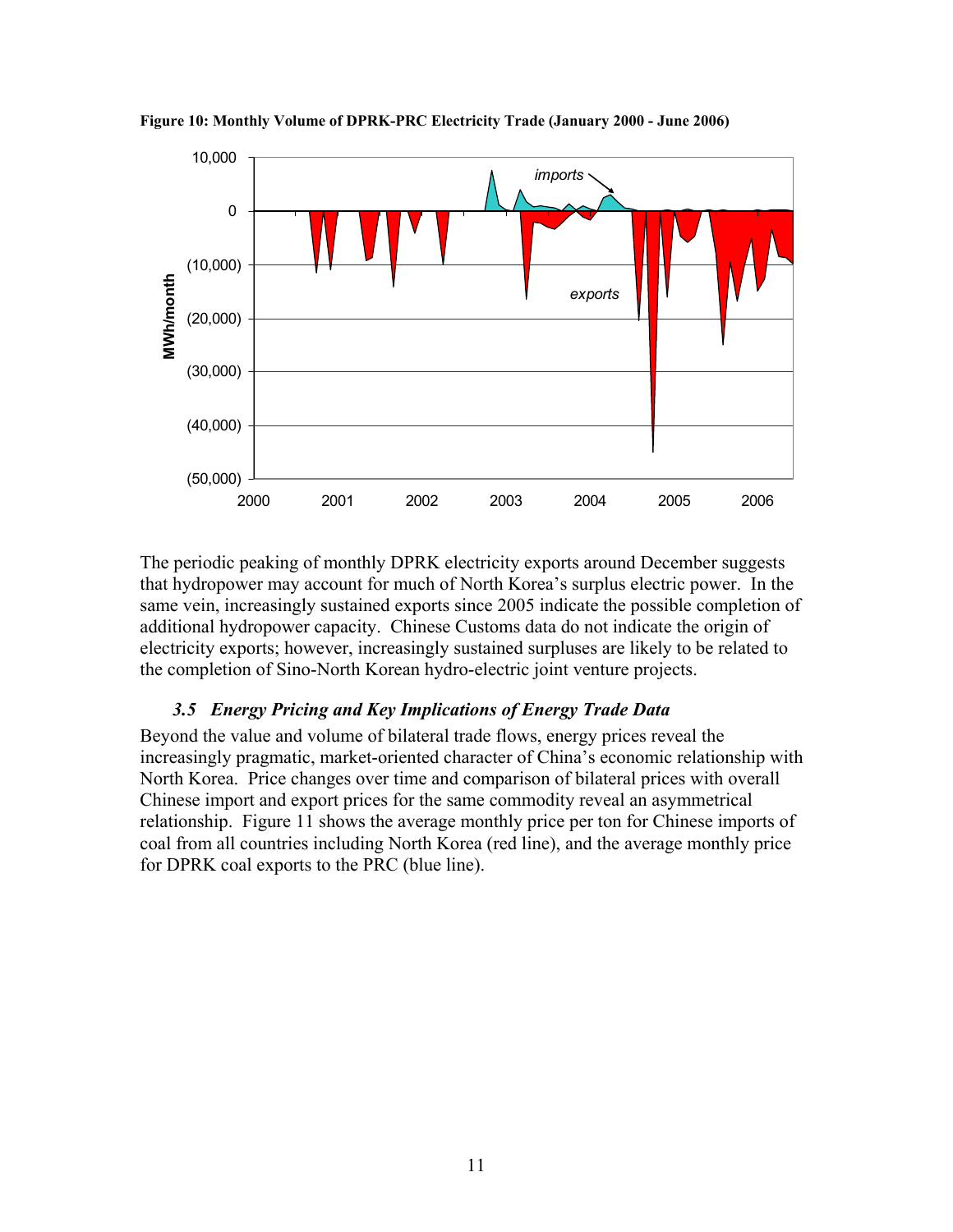



The data in Figure 11 suggest that North Korea may be providing coal to the PRC at subsidized, "friendship prices" below those of China's other coal trading partners. Between January 1995 and June 2006, the average monthly coal price for aggregate Chinese imports was \$40 per ton, while the average price for North Korean exports to the PRC was \$19 per ton over the same period. Prior to price convergence at \$38 in May 2006, DPRK coal was consistently cheaper than other Chinese imports.

 Aside from North Korean "friendship pricing" (which appears to have been fixed around \$12 per ton until the end of 1997), there are three other likely factors that may explain the pricing differential. Methodology may be inconsistent: imports may be recorded at higher c.i.f. prices, while exports are calculated f.o.b. Geography and infrastructure may generate asymmetries: North Korean coal mines may be closer to Chinese buyers and/or North Korea may have lower transportation costs. However, the factor most likely to explain DPRK-PRC coal price differentials is the varying composition of bilateral trade flows—North Korean coal exports were composed of more than 99% anthracite coal in 2005, while North Korean imports were 97% bituminous coal by volume. Anthracite coal is often used for steam or power generation, while bituminous, or brown coal, is often used for coking. In order to eliminate the anthracitebituminous factor in Sino-DPRK coal price differentials, Figure 12 compares prices for anthracite trade alone.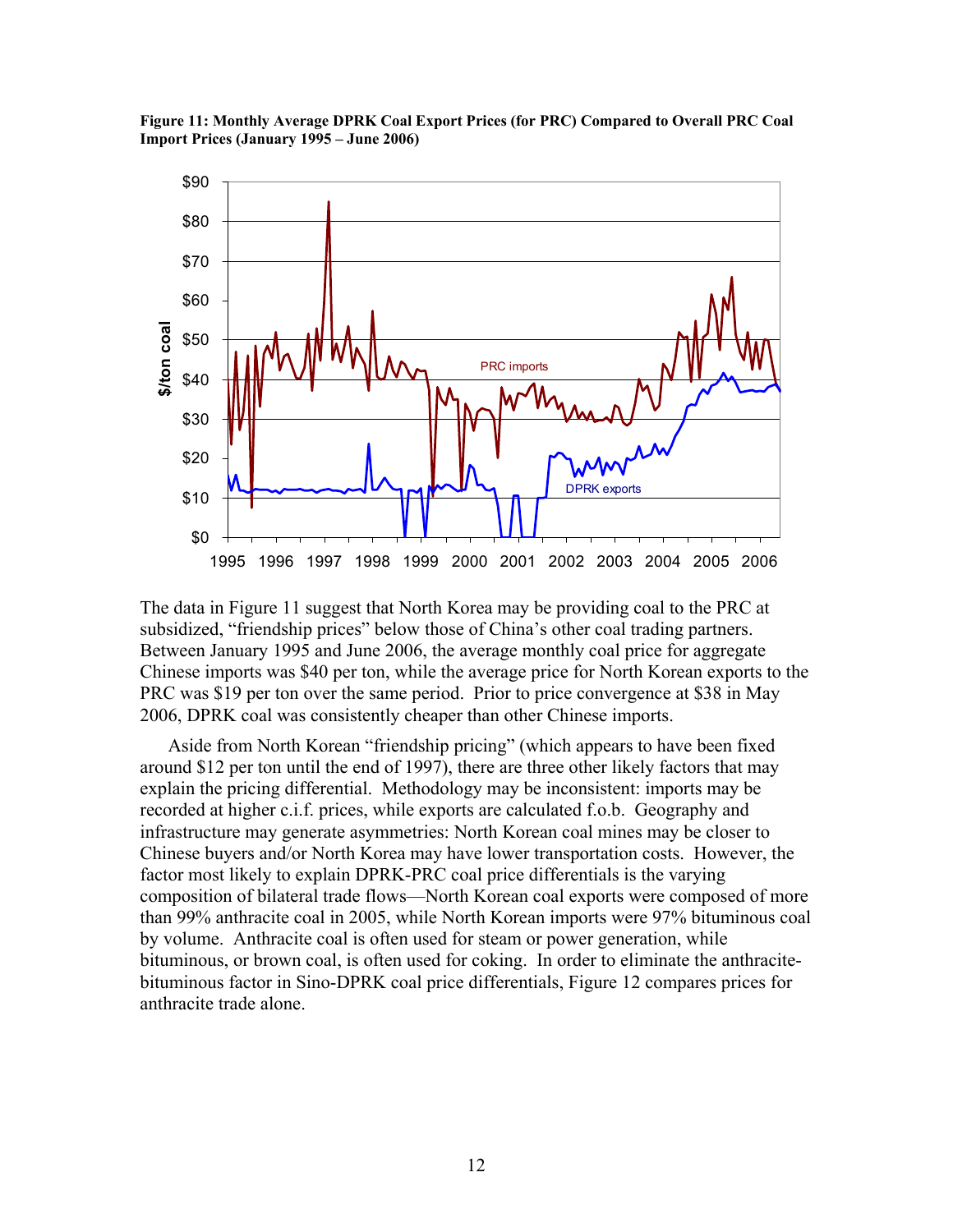**Figure 12: Average Monthly DPRK Anthracite Coal Export Prices (for PRC) Compared to Overall PRC Anthracite Import Prices (January 1995 – June 2006)** 



When it comes to anthracite coal trade, the Sino-DPRK coal price differential is less clear and consistent. Indeed, average DPRK anthracite export prices over the 138-month period are only \$.12 cheaper than overall PRC anthracite import prices, compared to the \$21 difference for coal trade overall. Nonetheless, the data in Figure 12 illustrate the early stability of North Korean export prices and the later market orientation of DPRK export prices to levels above the average contemporaneous Chinese import price. The trajectory of DPRK anthracite prices suggests an increased market orientation among North Korean exporters, improved anthracite coal quality, and/or surging demand in Northeastern Chinese markets.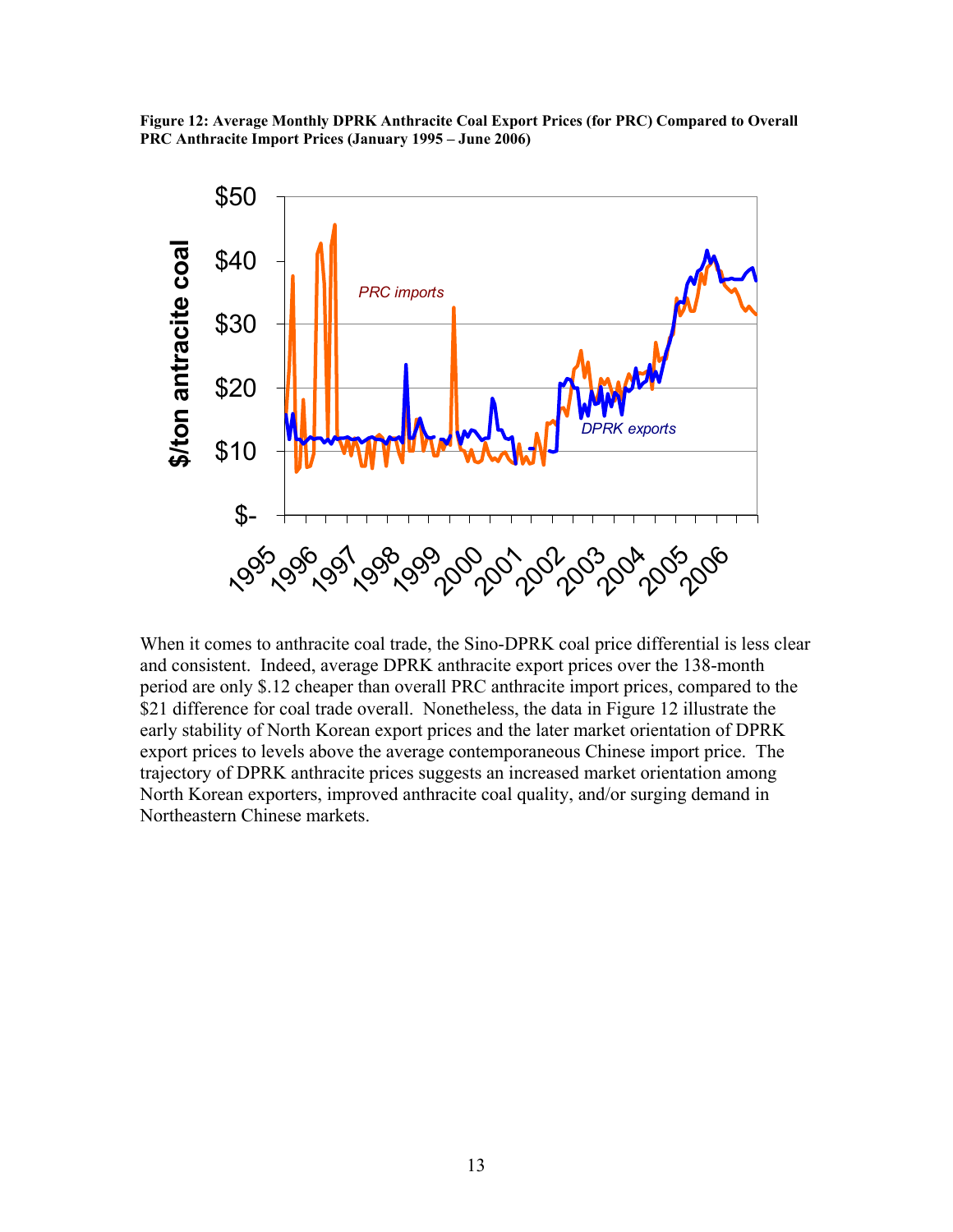**Figure 13: Average Monthly DPRK Electricity Export Prices Compared to Overall PRC Electricity Import Prices (January 1995 – March 2006)** 



Whereas DPRK coal export prices have converged with average aggregate PRC coal import prices, North Korean electricity exports have continued to be sold at a nearly 50% discount. Besides "friendship pricing" by North Korean electricity exporters, the consistent difference displayed in Figure 13 may also be due to fixed prices from joint Sino-DPRK hydropower development projects and/or the intermittency or low quality of North Korean electricity exports.

 Figure 11, Figure 12, and Figure 13 examine the level and trajectory of North Korean export prices compared to Chinese import prices for the same commodity. On the other side of bilateral energy trade, Figure 14 through Figure 17 examine PRC export prices of commodities for which North Korea is a net importer. In turning to the Chinese export side of bilateral energy trade, the initial question is whether North Korean "friendship prices," insofar as they were rooted in government beneficence, have been reciprocated by Chinese exporters.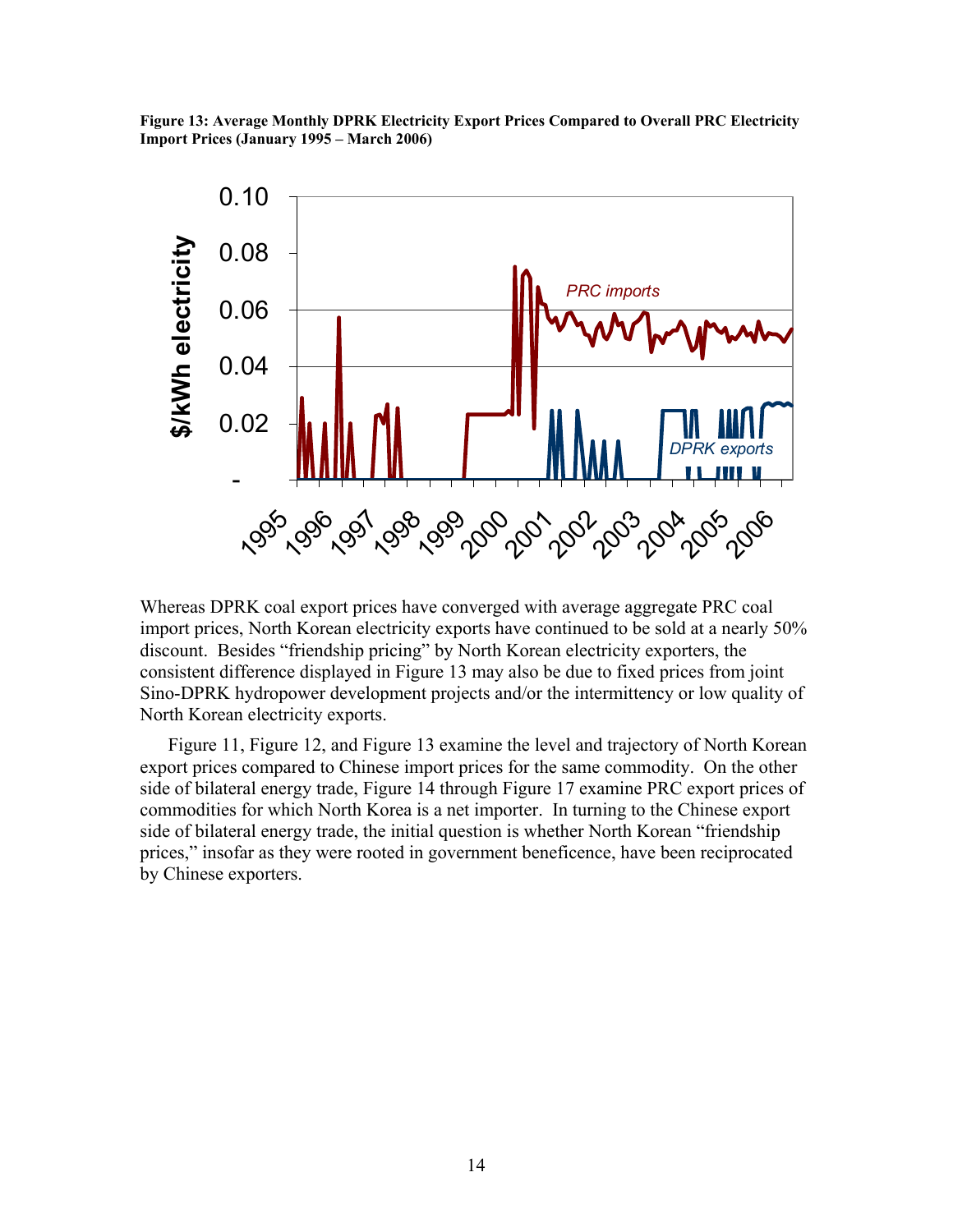**Figure 14: Average Monthly DPRK Crude Oil Import Prices (from PRC) & Overall PRC Crude Export Prices (January 1995 – March 2006)** 



Figure 14 compares aggregate average monthly PRC crude oil export prices with prices paid by DPRK importers. Until February 1998, North Korea paid a fixed price of \$126.70 per ton of Chinese crude oil. Once prices were freed, DPRK import prices generally equaled or exceeded aggregate average PRC crude oil export prices.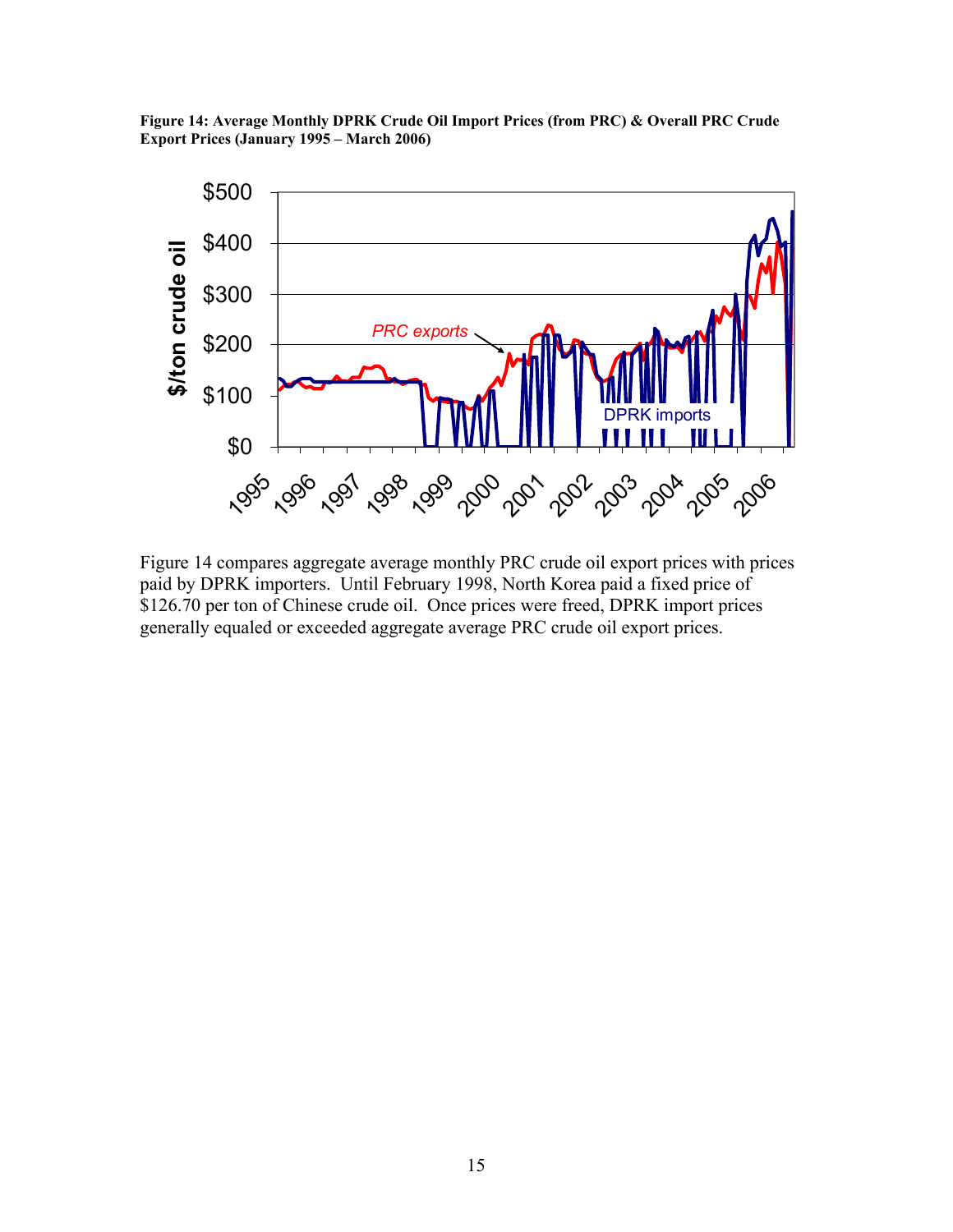**Figure 15: Average Monthly DPRK Oil Product Import Prices (from PRC) & Overall PRC Oil Product Export Prices (January 1995 – March 2006)** 



North Korean crude oil import prices generally traced average Chinese export prices. However, DPRK import prices for oil product have consistently exceeded average monthly Chinese product export prices. Between January 1995 and March 2006, North Korean importers paid on average \$299 per ton of Chinese oil product, while Chinese exporters charged on average \$254 per ton of oil product to all international buyers including North Korea. The DPRK has consistently paid premium prices for Chinese oil product exports over the past ten years. The consistent price differential may reflect intentionally discriminatory pricing by Chinese exporters, or it may be rooted in geography, transport costs, quality differentials, and/or political constraints on North Korea's ability to import crude oil from other sources.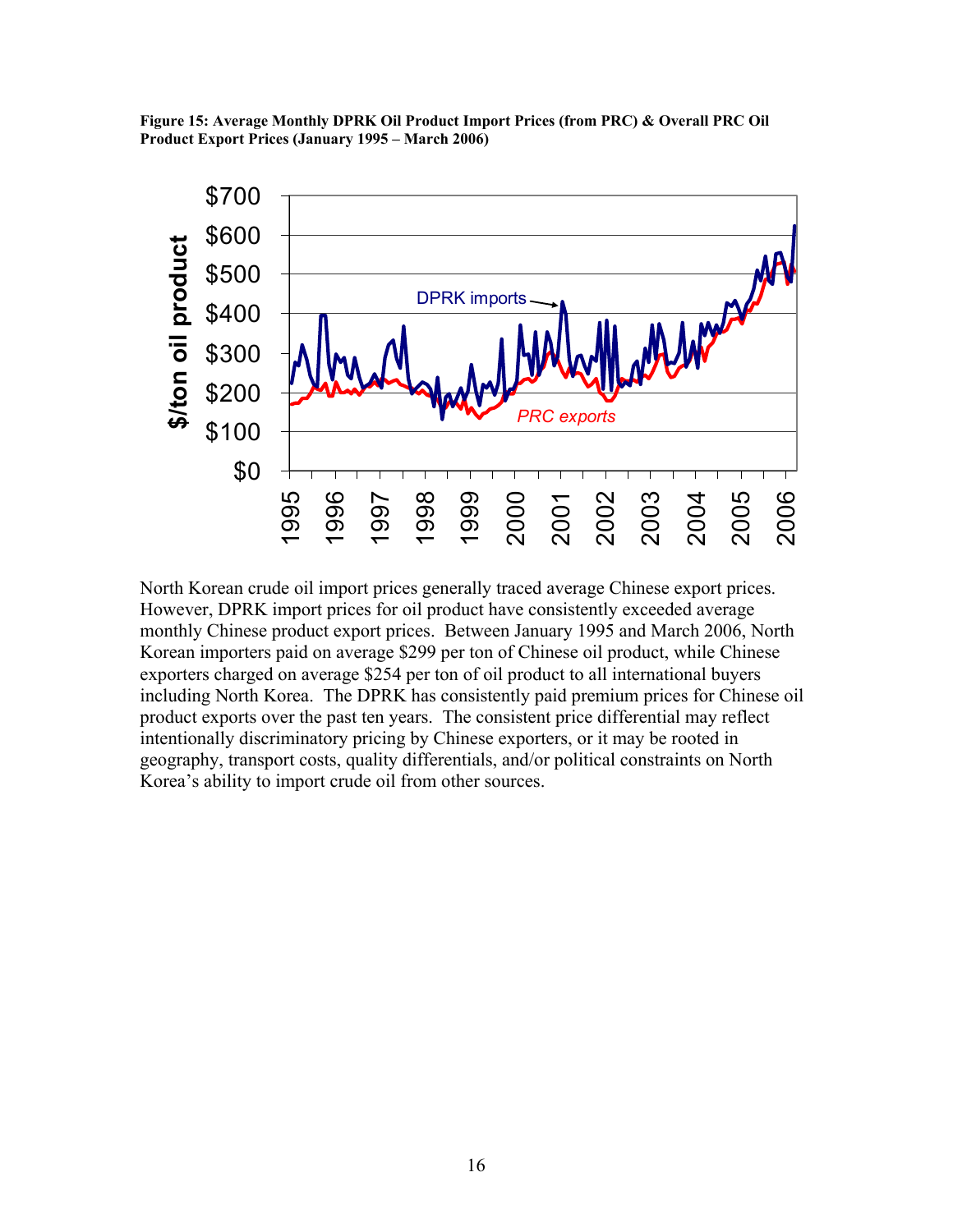**Figure 16: Average Monthly DPRK Bituminous Coal Import Prices (from PRC) & Overall PRC Bituminous Export Prices (January 1995 – March 2006)** 



As mentioned above, North Korea's bilateral coal imports are composed almost entirely of bituminous coal. In 2005, 97% of DPRK coal imports from the PRC were bituminous coal. The data in Figure 16 tell the same asymmetrical pricing story as PRC-DPRK oil products trade. The aggregate average price of Chinese bituminous coal exports to all countries including the DPRK was \$36 per ton. North Korean importers, though, paid a premium price of \$43 per ton over the same period.

 Among energy and fuels for which North Korea is a net importer of Chinese commodities, coke trade is anomalous insofar as the DPRK paid discounted prices for imported Chinese coke. Figure 17 illustrates the average monthly coke prices for aggregate Chinese exports and North Korean imports.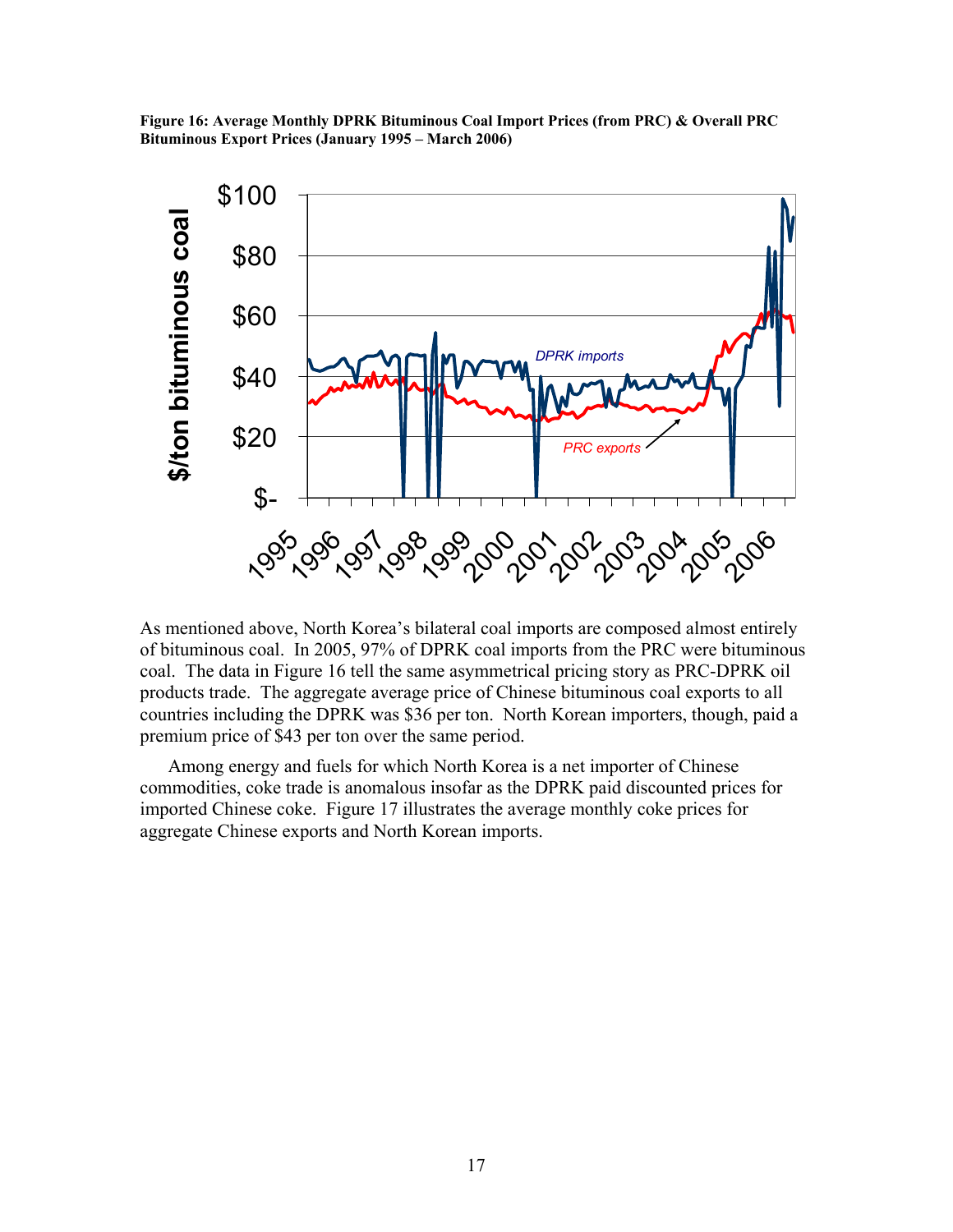



Aside from politically-determined pricing, there are several factors that may help to explain the divergence of North Korean prices from overall Chinese prices for the same commodity. Geography, transport costs, demand, and quality factors have been reviewed above. Another possible explanation is the degree of centralized political control of local exporters and importers. Low DPRK export prices may reflect Pyongyang's insulation from market prices and/or a lag in transmitting market price information to exporting entities. Likewise, premium PRC export prices may reflect the ability of locallyautonomous producers to exploit North Korean ignorance and economic isolation. With the small (trade volume) exception of the coke anomaly, differential Sino-North Korean energy pricing illustrates the DPRK's lack of economic leverage with its closest ally.

### **4. Energy Implications of Infrastructure and Other Commodities Trade**

As illustrated in Figure 2, North Korea is a net importer of food and energyintensive/related commodities. A brief \$50 million food surplus was achieved in 2004; however, Nicholas Eberstadt argues that DPRK food exports have more to do with "caloric arbitrage" than agricultural surplus, per se (Eberstadt, 1998).

Transportation infrastructure is closely related to energy and fuels trade, both for manufacturing inputs and liquid transport fuels. Bilateral trade of transport infrastructure provides a window on domestic economic development and the degree of energy dependence.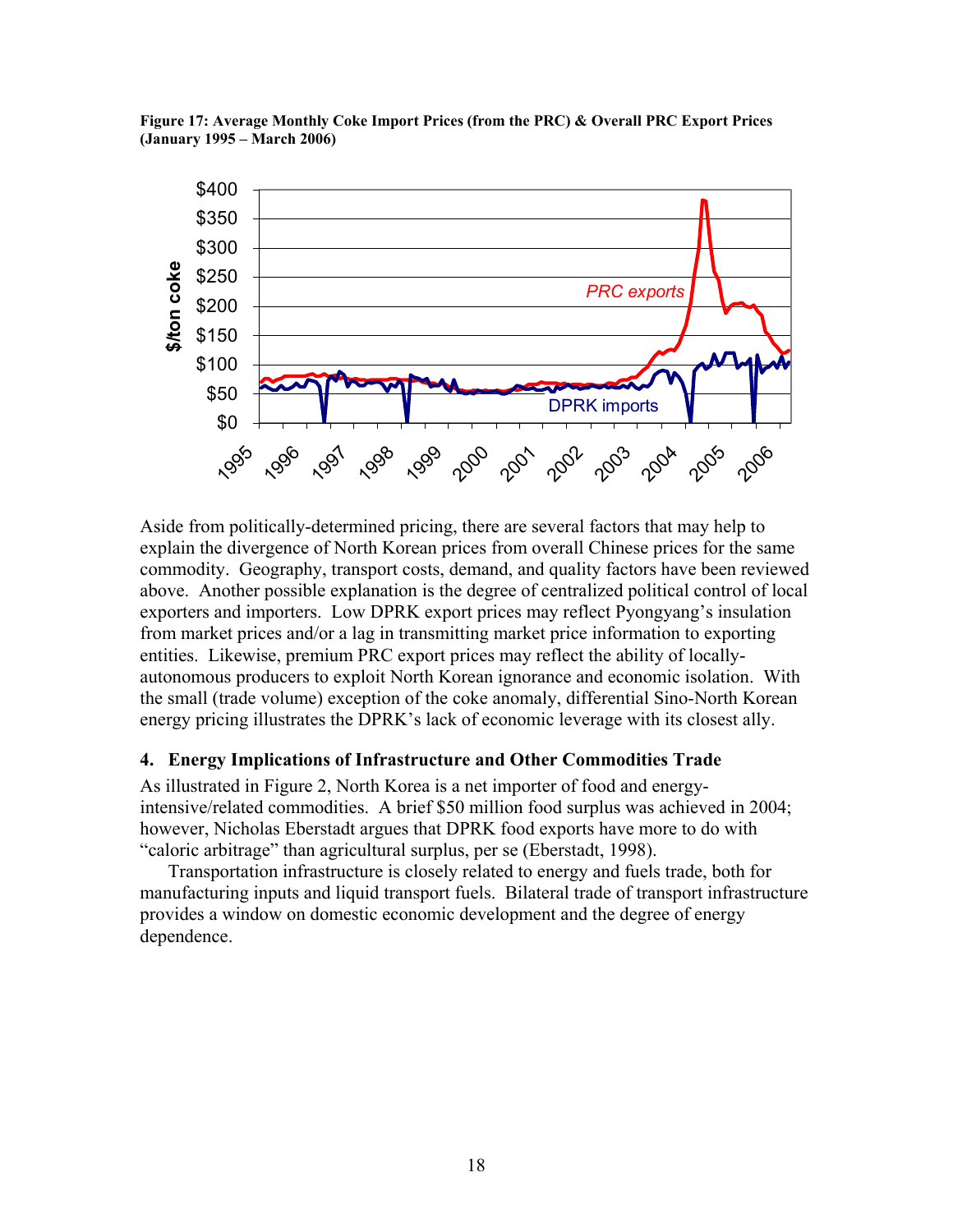

**Figure 18: Annual Volume of DPRK Transport Vehicle Imports from the PRC (1995-2005)** 

In 2005 North Korea spent \$500,000 on 13,000 bicycles for an average price of \$36 per bicycle. Figure 18 and Figure 19 show that the DPRK's transport sector has not grown consistently over the past ten years. Imports of Chinese bicycles have dominated the unit volume of transport imports and trucks have served as the largest vehicle category by value.

**Figure 19: Annual Value of DPRK Transportation Equipment Imports from the PRC (1995-2005)** 

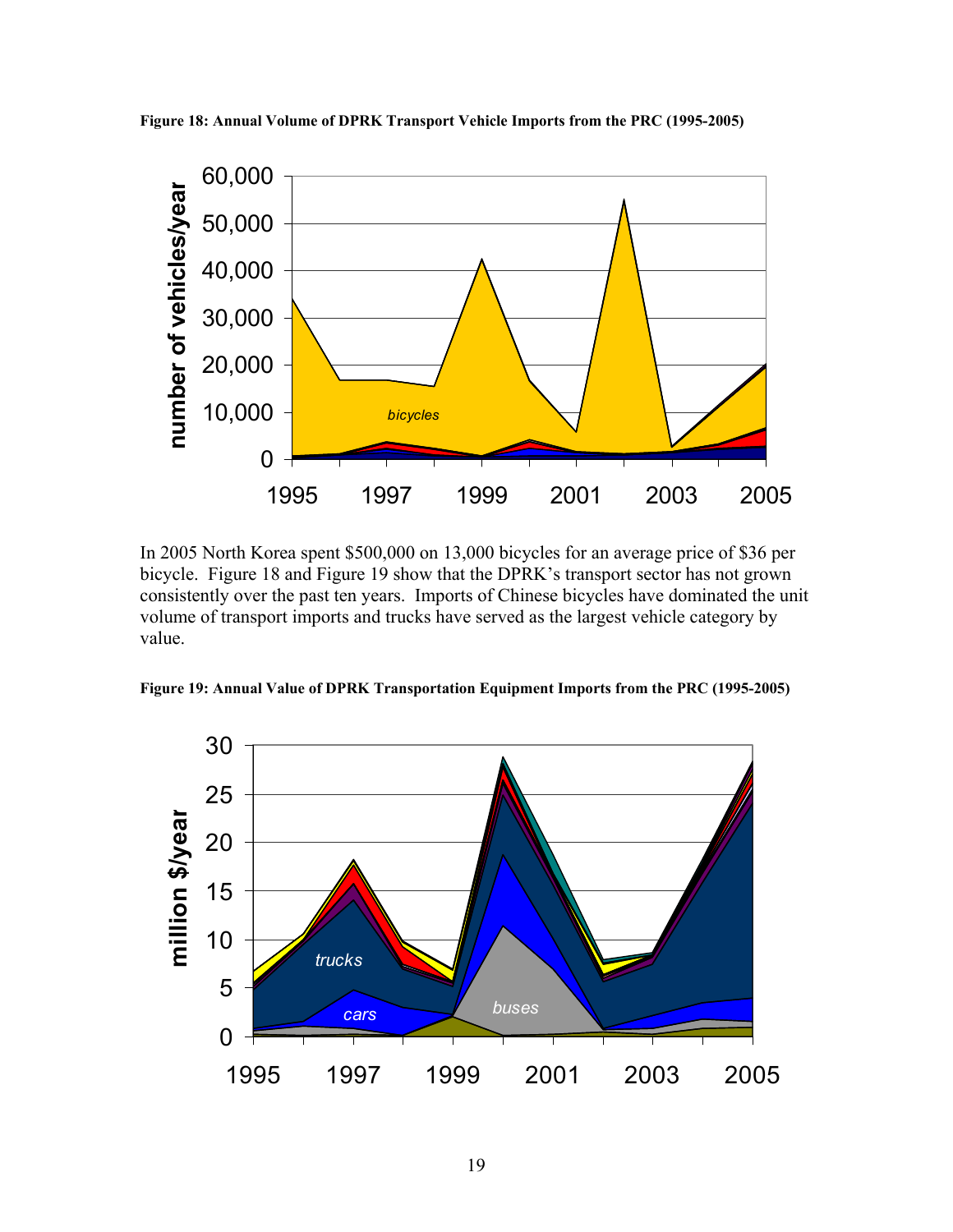In 2005, North Korea imported \$20 million worth of trucks, \$2 million of cars, and \$1 million of tractors (green area of Figure 19). North Korea's transport equipment exports have been negligible for the past ten years. Combined with the major petroleum product trade data in Figure 7, these data suggest that North Korea's road transport sector has not grown significantly since 1995. Anecdotal reports of North Korean withholding of Chinese rail cars further suggest the deterioration of domestic industrial manufacturing capacity (Li, 2006).

## **5. Major Trends and Implications for the DPRK Energy Sector**

Over the past ten years, North Korean merchandise imports from China have become more energy-intensive, while exports have become more labor-intensive. Figure 20 shows that the proportion of energy-intensive imports rose from 66% to 82% over the past ten years. Over the same period, the proportion of labor-intensive North Korean exports increased from 14% to 48%.





The consistent shift of DPRK trade towards energy-intensive imports and labor-intensive exports suggests a possible deterioration of North Korean non-military industry. It is not clear whether increasingly asymmetrical energy-embodied trade is hollowing out manufacturing sector or domestic dilapidation is stimulating increased trade. Regardless of the direction or existence of a causal relationship, North Korea appears to be increasingly dependent on Chinese energy and fuels (human and machine-fuel), for economic survival.

 $\overline{a}$ 

<sup>7</sup> Data in Figure 20 do not cover all PRC-DPRK trade. The *energy-intensive* category is comprised of iron & steel products, railway equipment, ship & boats, machinery, electrical machinery, iron & steel, vehicles, fertilizers, paper, aluminum, glass, cement, and aircrafts. The *labor-intensive* category is comprised of food waste, animal feed, edible fruit and nuts, preserved food, spices, coffee, and tea, dairy, eggs, honey, tobacco, manmade staple fibers, knit apparel, furniture and bedding, textiles, footwear, woven fabrics, silk, and art & antiques.